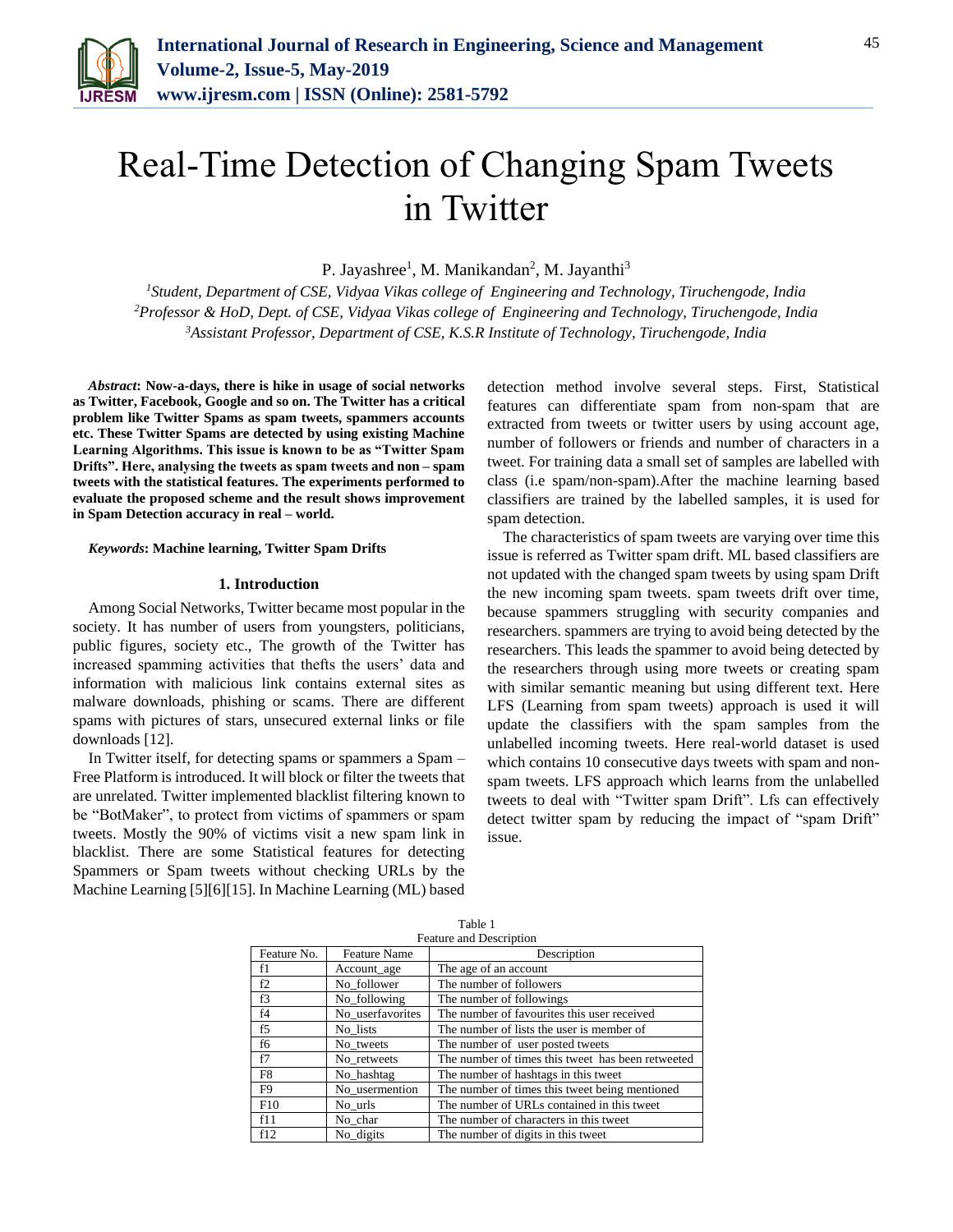

### **2. Problem of twitter spam drift**

### *A. Data collection*

Twitter's Streaming API is used to collect

tweets with URLs in a period of 10 consecutive days. It is also possible to send spam without embedding URLs on twitter, but majority of the spam contain URLs. Spammers use embedded. URLs because it is more convenient to Direct victims to external sits for scams, phishing and malware downloading [1]. Now-a-days researchers use ground-truth, manual inspection and blacklist filtering. Manual inspection uses small amount of labelled training data. Human intelligence task websites help in labelling the tweets but it is costly. Blacklisting service such as Google Safe Browsing and URIBL to label spam tweets.

## *B. Problem statement*

The spam tweets features are changing in unpredicted ways over time. The result of machine learning algorithm becomes inaccurate. It is referred to as "spam drift" problem.

### *C. Problem justification*

To recognize the changing of statistical features in a dataset, a natural approach is to model the spreading of the data. Two approaches are used: parametric and non-parametric. parametric method is utilized when the particular distribution of the dataset is known. In non-parametric Methods, such as statistical tests, which make no rules of the dataset distributions used by the researchers. The statistical tests are to calculate the distance of two distributions to determine the change. One of the most common measures is to compute the distance of two distributions. Common measure to compute the distance of distributions is kullback Leibler(KL) Divergence. KL Divergence, which is also known as relative entropy is defined as

$$
D_{kl}(p || Q) = (x + a)^n = \sum_i p(i)log \frac{p(i)}{Q(i)}
$$

It is utilized to compare two probability distributions. To plot data points into distributions to apply the formula. Let  $s = \{$ x 1,x 2, x 3………..x n } be a multi-set from a finite set F containing numerical feature values, and denote  $N(x|s)$  the number of presences of  $x \in s$ , thus the relative proportion of each x is denoted by

$$
P_s(x) = \frac{N(x|s)}{n}
$$

The ratio of  $p/q$  is undefined if  $Q(i)=0$ . The estimate P\_s is replaced as,

$$
P_s(x) = \frac{N(x|s) + 0.5}{n + |F|/2}
$$

|F| is the number of elements in the finite set F. The distance

between two day's tweet, D1 and D2 is,

$$
D(D1||D2) = \sum_{x \in Fi} P_{D1}(X) \log \frac{P_{D1}(x)}{P_{D2}(x)}
$$

#### **3. Proposed scheme: LFS**

Machine Learning algorithm has the difficult of "spam drift" due to the change of statistical features of spam tweets. In "spam drifts" old classification model is not updated with "changed" spam samples so the result became incorrect. This problem can be solved by update the classification model of "changed samples".

The components in this framework: LDT is to learn from spotted spam tweets and LHL is to learn from human labelling. In "Drifted Spam Detection" state, we have already got a small quantity of labelled spam and non-spam tweets. However, there are not sufficient samples of "changed" spam. It is costly to have human label a large amount of "changed" tweets. we make use of the above stated two components to mechanically extract "changed" spam tweets from a set of unlabelled tweets, which are very easy to collected from Twitter. Once getting enough labelled "changed" spam tweets, we implement the scheme which employs a sufficiently powerful algorithm, Random Forest, to perform classification. Our LFS scheme is summarised in Algorithm 1.

They are two main components in this framework:

- 1) LDT is to learn from detected spam tweets
- 2) LHL is to learn from human labelling

#### *A. Learning from detected spam tweets*

LDT is used to deal with a classification scenario where there is a sufficiently robust algorithm, but in want of more data. By learning from a large number of unlabelled data, LDT can obtain sufficient new information, which can be used to update the classification model.

In a LDT learning scenario, we are given a labelled data set  $T_1 = \{ (x_1, y_1), x_2, y_2), \dots, (x_m, y_m) \},$ , containing m labelled tweets, where  $x_i \in R^k$   $(i = 1, 2, ..., m)$  is the feature vector of a tweet,  $y_i \in \{spam, non-spam\}$  is the category label of a tweet. Then a classifier  $\varphi$  is trained by  $T_1$ .  $\varphi$  can be used to divide  $T_u$  into spam  $T_{spam}$  and non-spam  $T_{non-spam}$ . Labelled spam tweets from  $T_u$  will be added into the labelled data set  $T_1$ to form a new training data set.

The basic of LDT is to find a function:  $R^k \rightarrow \{$ spam, nonspam} to predict the label  $y \in \{spam, non-spam\}$  of new tweets when trained by  $T_{1+span}$ , which is the combination of the labelled data set  $T_1$  and spam tweets  $T_{spam}$  identified from  $T_u$ . Mainly, the unlabelled data set  $T_u$  used in LDT does not have to share the similar distribution with the labelled data set  $T_1$ . In addition, only identified spam tweets will be added into the training data. The reason is that, we've already gained adequate information of non-spam tweets, as the statistical properties are not varying for non-spam tweets. It is not necessary for us to increase more information about non-spam tweets.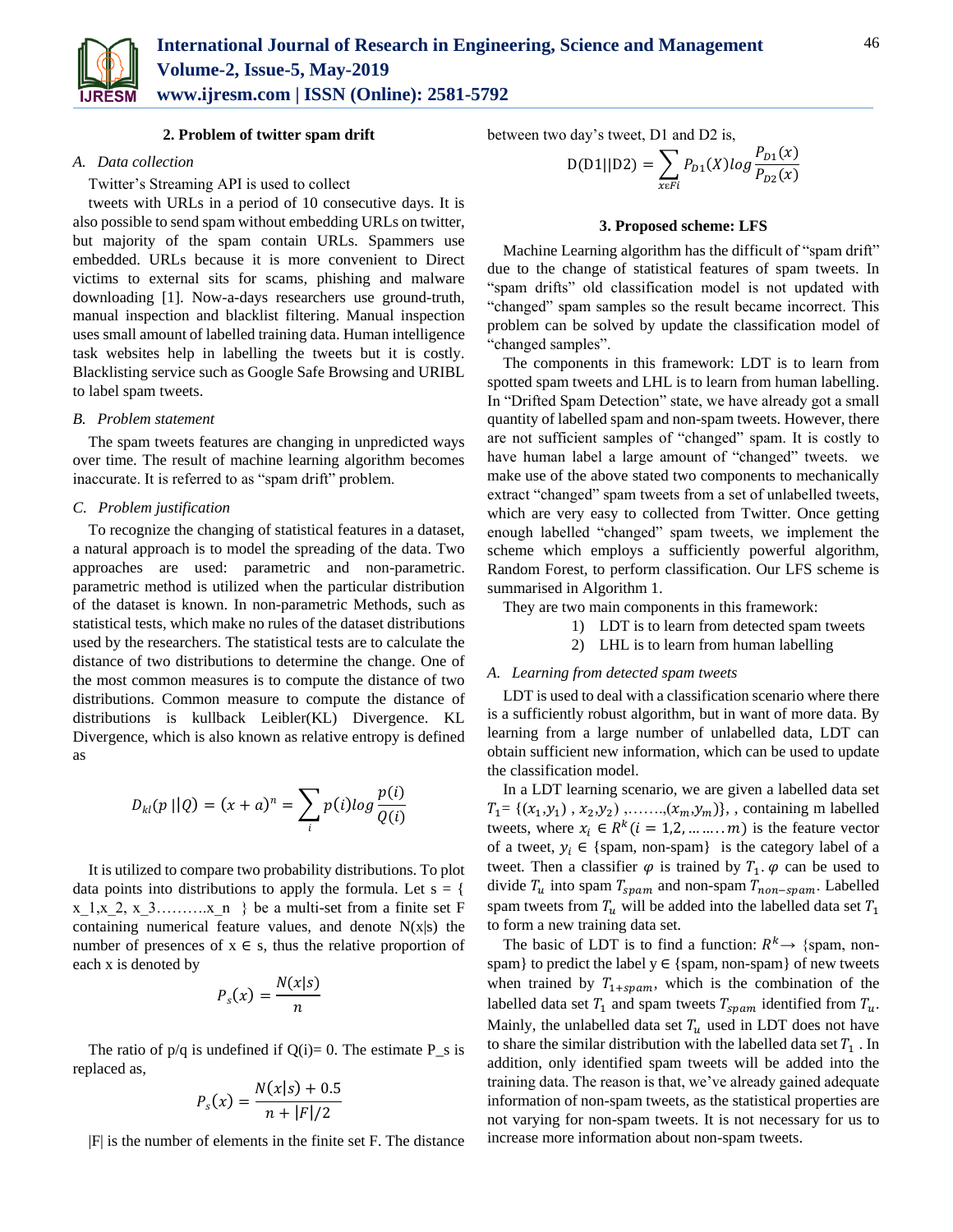

However, the spam tweets identified by the classifier that is trained using  $T_1$  also have the same or similar distribution of old spam. We need samples from "changed spam" to adjust the classifier.

# *B. Learning from human labelling*

In a supervised spam detection system, a learning algorithm, such as Random Forest, must be trained by enough labelled data to find more accurate detection results. However, labelled occurrences are very expensive and time-consuming to get. Fortunately, we have a huge number of unlabelled tweets which can be easily collected. The LHL in our LFS is best suitable where there are many unlabelled data cases, and human annotator anticipating to label many of them to train an accurate system. LHL goal is to reduce the labelling cost by using different learning principles to select most useful samples from unlabelled data to be labelled by a human annotator. We also import active learning in our LFS scheme.

Now let us define our learning component in a formal way. In supervised Twitter spam detection, we are given a labelled training data set  $T_{training} = \{(x_1, y_1), x_2, y_2), \dots, (x_m, y_m)\},$ , containing m labelled tweets, where  $x_i \in R^k$   $(i = 1, 2, ..., ..., m)$ is the feature vector of a tweet,  $y_i \in \{spam, non-span\}$  is the category label of a tweet. The label  $y_i$  of a tweet  $x_i$  is donated as y = f(x). The task is then to learn a function  $\hat{f}$  which can correctly classify a tweet to spam or non-spam.

We use generalisation error to measure the accuracy of the learned function:

Error  $(\hat{f}) = \sum_{x \in T_{training}} L(f(x), f(\hat{x}) P(x)).$ 

f(x) is not available for testing data instances. Therefore, it is usual to estimate the generalisation error by the test error:

Error  $(\hat{f}) = \sum_{x \in T_{testing}} L(f(x), f(\hat{x}) P(x),$ 

where  $T_{testing}$  refers to the testing tweets, and prediction error can be measured by a loss function L, such as mean squared error (MSE)

 $L_{MSE}(f(x), f(\hat{x})) = (f(x) - f(\hat{x}))^2$ 

The learning criteria is set to select the most useful instances  $X_{selected}$  and add them to the training set  $T_{training}$ achieving some certain ideas. Let us consider this objective as the minimization of generation error of a learned function trained by  $T_{training}$ . So the learning criteria can be donated as

 $Error(T_{training} \cup \{X_{selected}\}).$ 

The goal of this kind of learning is to select instances  $X_{selected}$  which can reduce the generalisation error:

Error( $X_{selected}$ ): argmin Error ( $X_{selected}$ ).

In LFS scheme, we apply the selection criteria, called "Probability Threshold Filter Model", to select the most useful tweets to tackle "Spam Drift". In order to attain this, Random Forest (RF) is used to determine the possibility of a tweet whether it belongs to spam or not.

Random Forest can yield many classification trees after

being trained with  $T_{ex}$  from as a result, good selection criteria must be estimated to minimize the error. Asymmetric Self-Learning. When classifying a new arriving tweet, each tree in the forest will give a class estimate. Then forest selects the classification result which has the most votes. In our case, we set the number of trees to m, if n trees vote for the class "spam", the probability of the tweet to be classified as "spam" is  $Pr = \frac{n}{m}$ . thus set the threshold  $\tau$  to Pr  $\in$  [0:4; 0:7].

After we pre-filter some candidate tweets to be labelled using the "Probability Threshold Filter Model", the number of tweets is still too many. We then randomly select a smaller number of tweets from the candidate tweets (we set it to be 100 in our experiments) to be manually labelled. As shown in Fig. 3, the manually labelled tweets, along with  $T_{ex}$  will be used to train a new classifier, which can "Spam Drift" problem.

## *C. Performance Benefit Justification*

We use three normal distributions (listed below) to simulate this:  $\omega_0$  represents the distribution of non-spam, while  $\omega_1$  and  $\omega_2$  represents the distribution of spam before and after using our LFS approach, respectively.

$$
\begin{cases} \omega_0 \sim N(\mu_0, \sigma_0^2) \\ \omega_1 \sim N(\mu_1, \sigma_{12}^2) \\ \omega_2 \sim N(\mu_2, \sigma_{12}^2) \end{cases}
$$

 $\omega_0$  represents the distribution of non-spam

 $\omega_1$  and  $\omega_2$  represents the distribution of spam before and after using LS approach

$$
m - c_2 = \mu_1 - \mu_2 \n p_1(m) = p_2(c_2)
$$

As  $c_2 < c_1$ , we have

$$
p_0(c_2) < p_0(c_1)
$$

We also have

 $p_0(c_2) = p_1(c_1), p_0(c_2) = p_2(c_2).$ From Equation, 3 and Equation 4, we get  $p_1(c_1) > p_2(c_2)$ 

From Equation, 2 and Equation 5, we get  $p_1(c_1) > p_1(m)$ 

As a result

Taking into account Equation. 7 and Equation 1, we can have  $c_1 - c_2 < \mu_1 - \mu_2$ . So,

 $m > c_1$ 

 $c_2 - \mu_2 > c_1 - \mu_1.$ The error rate of classification before LFS,  $P_1(error) = P(x > c_1) + p(x < c_2)$  $=\int_{c_1}^{\infty} p_1(t)$  $\int_{c_1}^{\infty} p_1(t) dt + \int_{-\infty}^{c_1} p_0(t) dt$  $=1 - \varphi \left( \frac{c_1 - \mu_1}{\sigma_1} \right)$  $\frac{1-\mu_1}{\sigma_{12}}$ ) +  $\varphi(\frac{c_1-\mu_0}{\sigma_0})$  $\frac{-\mu_0}{\sigma_0}$ 

Similarly, we have the error rate after using LFS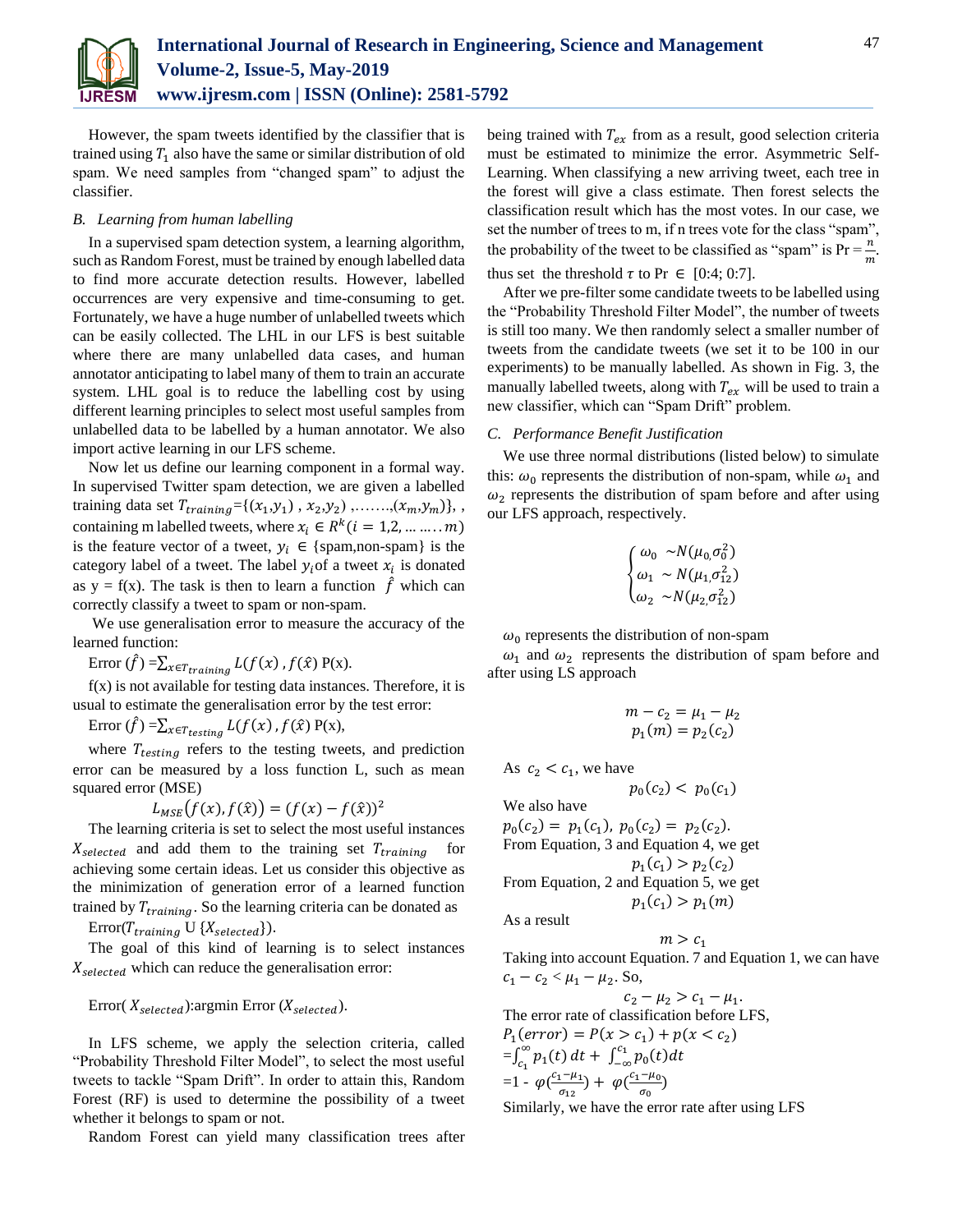

 $P_2(error) = 1 - \varphi(\frac{c_2 - \mu_2}{\sigma_1})$  $\frac{1}{\sigma_{12}}$  +  $\varphi(\frac{c_2-\mu_0}{\sigma_0})$  $\frac{-\mu_0}{\sigma_0}$ The difference of P1(error) and P2(error),  $P_1(\text{error}) - P_2(\text{error}) = \left[\varphi\left(\frac{c_2 - \mu_2}{\sigma_{12}}\right)\right]$  $\left(\frac{c_1-\mu_1}{\sigma_{12}}\right)$  –  $\varphi\left(\frac{c_1-\mu_1}{\sigma_{12}}\right)$  $\frac{1-\mu_1}{\sigma_{12}}$  | +  $\int \varphi \left( \frac{c_1 - \mu_0}{\sigma_0} \right)$  $\left(\frac{-\mu_0}{\sigma_0}\right)$  –  $\varphi\left(\frac{c_2-\mu_0}{\sigma_0}\right)$  $\frac{\overline{\phantom{a}}^{\mu_0}}{\sigma_0}\Big)\Big],$ while

$$
\varphi(x) = \frac{1}{\sqrt{2\pi}} \int_0^x e^{-t^2/2} dt
$$

The differentiation of Equation 10 is  $\varphi'(x) = \frac{1}{\sqrt{2}}$  $\frac{1}{\sqrt{2\pi}}e^{-x^2/2} > 0.$ 

So, we can have  $\phi(a) > \phi(b)$  when  $a > b$ . From Equation. 8, we know $\frac{c_2-c_2}{\sigma_{12}} > \frac{c_1-c_1}{\sigma_{12}}$  $rac{1-c_1}{\sigma_{12}}$ . Consequently,

 $\varphi\left(\frac{c_2-\mu_2}{\sigma}\right)$  $\left(\frac{-\mu_2}{\sigma_{12}}\right) > \varphi\left(\frac{c_1 - \mu_1}{\sigma_{12}}\right)$  $\frac{r_{1}}{\sigma_{12}}$ ). As  $c_1 - c_2$ , we have  $\frac{\overline{c_1} - \mu_0}{\sigma_0} > \frac{c_2 - \mu_0}{\sigma_0}$  $\frac{(-\mu_0)}{\sigma_0}$ . Then, we know

$$
\varphi\left(\frac{c_1-\mu_0}{\sigma_0}\right) > \varphi\left(\frac{c_2-\mu_0}{\sigma_0}\right).
$$

Substitute Equation. 11 and 12 into 9, we will have  $P_1(error) - P_2(error) > 0$ 

Obviously, our proposed approach can effectively reduce the probability of error from Equation 13.

# **4. Performance evaluation**

We calculate the performance of the proposed LFS scheme in detecting "drifted" Twitter spam. To measure the performance by using F-measure and detection rate. F-measure is an evaluation metric which consolidates precision and recall to measure the per-class performance of classification or detection algorithms. It can be calculated by,

$$
F-measure = \frac{2*precision * Recall}{Precision + Recall}
$$

Detection rate is defined as the ratio of number of tweets correctly classified as belonging to class spam to the total number of tweets in class spam, it can be calculated by

Detection Rate  $=$   $\frac{TP}{TP+FN}$ 

To show the impacts of spam drift we have designed three sets of experiments.

# *A. Impacts of spam drift*

The performance of a traditional classifier for instance c4.5 Decision tree, fluctuates over time when "spam drift" exists. In these examinations, Day 1 information is separated into two sections half to training set, and half to testing set. A supervised classification algorithm is trained with both spam and non-spam tweets from the training pool.

# *LFS algorithm:*

**Require**: labelled training set  $\{\varphi_1, ..., \varphi_N\},\$ 

unlabelled tweets  $T_{\text{unlabeled}}$ , a binary classification algorithm ∅, **Ensure:** manually labelled selected tweets  $T_m$ , 1:  $T_{labeled} \leftarrow U^N_{i=1} \varphi_i$ // Use  $\emptyset$  to create a classifier Cls from  $T_{labeled}$ : 2: Cls  $\leftarrow \varphi$  : T<sub>labelled</sub> //  $T_{labeled}$  is classified as  $T_{spam}$  and  $T_{non-span}$ . 3:  $T_{spam} + T_{non-spam} \leftarrow T_{unlabeled}$ // Merge spam tweets  $T_{spam}$  classified by Cls into  $T_{labeled}$ :  $4 T_{ex} \leftarrow T_{labelled} + T_{spam}$ // use  $T_{ex}$  to re-train the classifier Cls : 5: Cls  $\leftarrow \varphi : T_{ex}$ // determine the incoming tweet's suitability for selection: 6:  $U \leftarrow \varphi$ 7: for  $i = 1$  to k do 8: if  $U_i$  meet the selection criteria S then 9: U  $\leftarrow$  (U U U<sub>i</sub>) 10: end if 11: end for // manually labelling each  $U_i$  in U 12:  $T_m \leftarrow \varphi$ ; 13: for  $i = 1$  to k do 14: manually label each  $U_i$ 15:  $T_m \leftarrow (T_m \ U U_i)$ 

16: end for



(a) Day 1 training, Day 2 to 9 testing

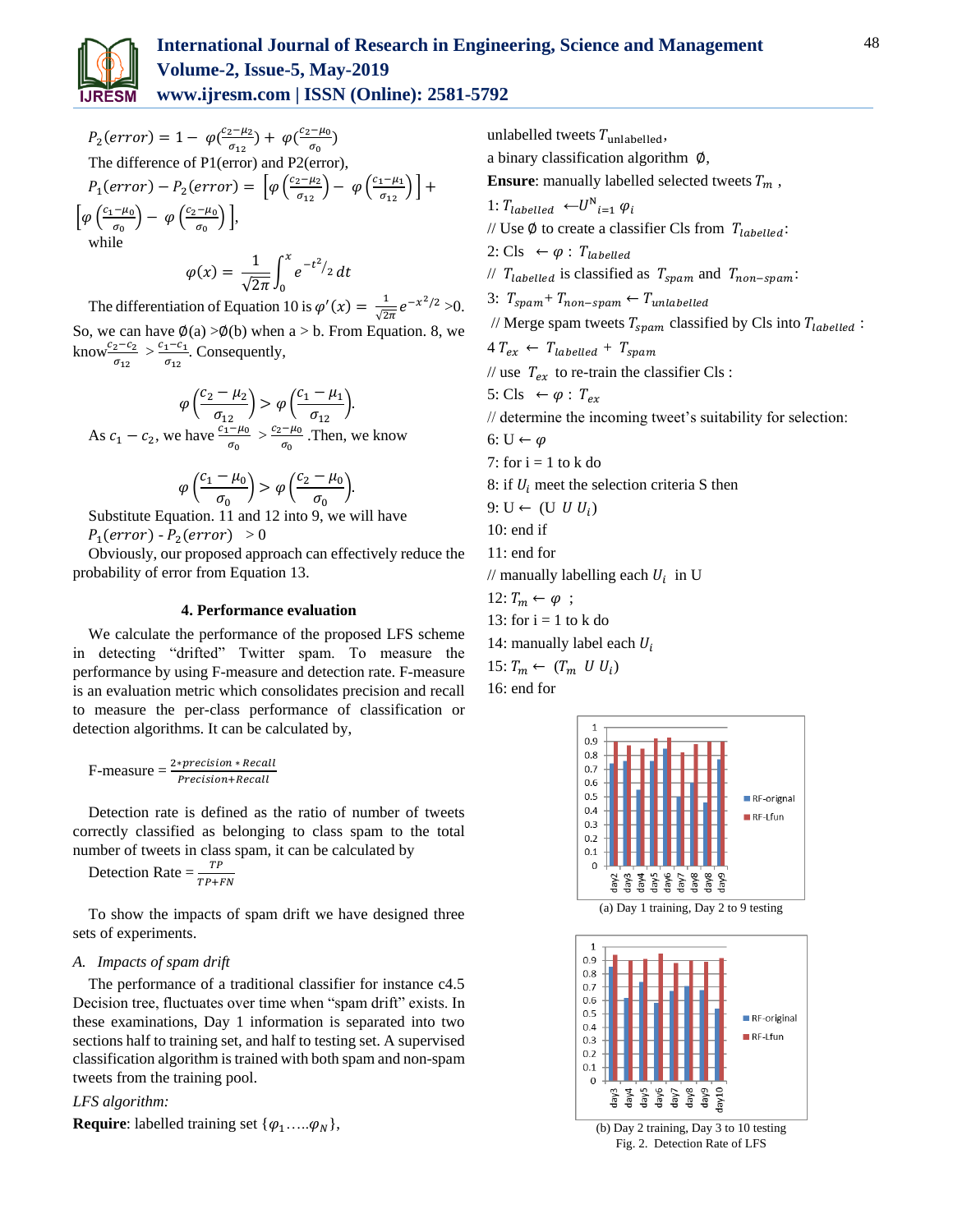



(a) Day 1 training, Day 2 to 9 testing



# *B. Performance of LFS*

Performance can be calculated using F-measure and Detection Rate. Fig. 2 shows the detection rate when day1 or day 2 is used for training and the rest days is used for testing. From the Fig. 6a detection rate for random forest is low as compared to LFS. RF-LFS achieves 80% detection rate but random forest achieves 45% to 80%. same result get when training the data is from Day 2 and testing data is from Day 3 to Day 10. The highest detection rate of random forest is around 85% but RF-Lfs is about 95%.Fig. 3 shows the F-measure of original random forest and Random Forest using Lfs. From Fig. 7 shows that Lfs becomes stable, which is always greater than 80%, except on Day 6. But F-measure of Lfs-RF is not fluctuating as shown in Fig. 3 (b).

# *C. Comparisons with other Algorithms*

In this section, Lfs approach is compared with four traditional machine learning algorithms such as Random Forest, C4.5, Decision Tree, Bayes Network and SVM, to detect spam tweets in the "drift" scenario. In this two set of experiments carried out.one set is to evaluate the performance while training data is from Day 1, and testing data are varying from Day 2 to Day 9. Another set is to evaluate the performance when training and testing data are from two specified days.

# *1) Comparisons with changing Days*

Fig. 4, shows the experimental results in terms of accuracy, F-measure and detection rate of Lfs compared to other algorithms, for different testing days. Fig 4 (a). shows the overall accuracy of Lfs, Random Forest, C4.5, Decision Tree, Bayes Network and SVM. From Fig. 4 (b) shows that Lfs is best among all algorithms. From Fig. 8c shows the detection rate of Lfs is above 85%. The detection rate of all other algorithms is below 80%.

*2) Comparisons with changing Labelled Training Samples*

Fig. 5, shows the training and testing data is from Day 1 and Day 5. Fig. 5 shows the training and testing data is from Day 4 and Day 8. Lfs increases from 70% to 80% with the increase of labelled training samples. In F-measure the performance of Lfs is best as compared to other algorithms.





(b) F-measure



Fig. 4. Comparisons with other Algorithms (changing testing days)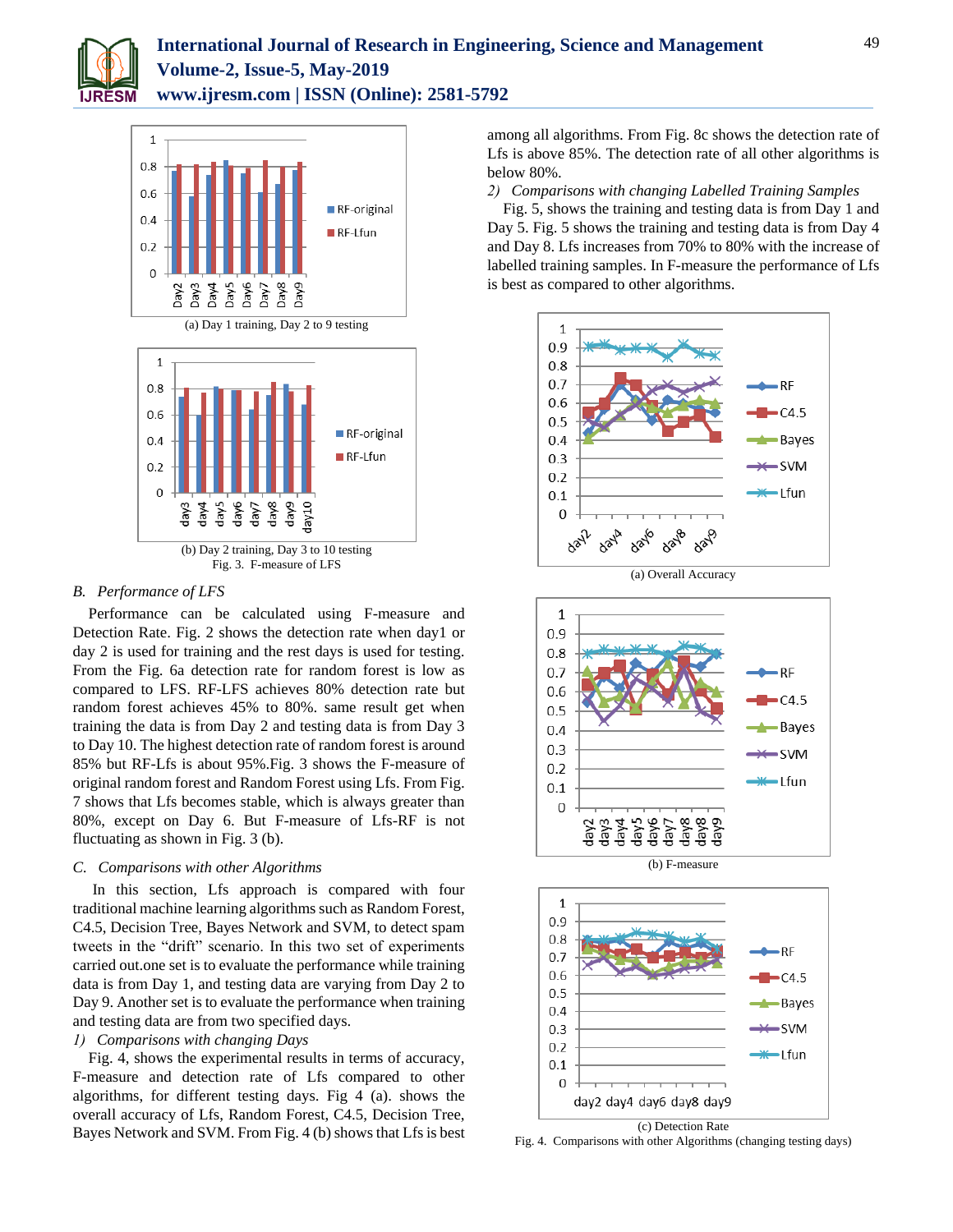









Fig. 5. Comparisons with other Algorithms (training on Day 1 and testing on Day 5)

# **5. Discussions**

They are some machine learning approaches associated to our proposed work. E.g.: online learning and incremental learning. They are common machine learning algorithms, can be update with training data for better result. They can generate a classification model with less training data at first, and update the model by adding new training data.

LFS also has the advantage of online learning and incremental learning. That is at the beginning it can be deployed without much training set later to be updated with the new training data. The LDT component learns from the detected tweets. It is automatically updated with the detected spam

tweets without any human effort. To improve the performance of prediction model, by using LHL component, which learns from human labelling. To minimize human effort, LHL samples only small number of tweets for labelling. In LHL it does not randomly pick up, it pick up by selection criteria called "Probability Threshold Filter Model" it choose only useful tweets.

#### **6. Conclusion and future work**

In this paper, first identify the "spam Drift" problem in statistical features-based Twitter spam detection. To solve this problem, we introduce Lfs approach. In Lfs scheme, classifier is re-trained by the added "changed spam" tweets which are learnt from unlabelled samples, thus it reduces the spam drift problem significantly. The performance of Lfs is evaluate using Detection rate and F-measure. By using LFS scheme detection rate and F-measure result is improved.

The limitation of Lfs scheme is too dropping the "too old" samples from the training set after a certain time. By drooping this it not only eliminate the unusual information sin the training data it also make it faster to train the model.

#### **References**

- [1] Castillo, M. Mendoza, and B. Poblete. Information credibility on twitter. In Proceedings of the 20th international conference on World wide web,'11, pages 675–684, New York, NY, USA, 2011.ACM
- [2] E. M. Clark, J. R. Williams, C. A. Jones, R. A. Galbraith, C. M.Danforth, and P. S. Dodds. Sifting robotic from organic text: A natural language approach for detecting automation on twitter. Journal of Computational Science, 16:1 – 7, 2016.
- [3] I. Csiszar and J. K¨orner. Information theory: coding theorems for discrete memoryless systems. Cambridge University Press, 2011.
- [4] C. Chen, J. Zhang, Y. Xiang, and W. Zhou. Asymmetric Self-Learning for tackling twitter spam drift. In The Third International Workshop on Security and Privacy in Big Data (BigSecurity 2015), pages 237–242, Hong Kong, Hong Kong, Apr. 2015.
- [5] F. Benevenuto, G. Magno, T. Rodrigues, and V. Almeida. Detecting spammer on twitter. In Seventh Annual Collaboration, Electronic messaging, Anti-Abuse and Spam Conference, July 2010.
- [6] G. Stringhini, C. Kruegel, and G. Vigna. Detecting spammers on social networks. In Proceedings of the 26th Annual Computer Security Applications Conference, ACSAC '10, pages 1–9, New York, NY, USA,2010. ACM.
- [7] S. Yardi, D. Romero, G. Schoenebeck, and D. Boyd. Detecting spam in a twitter network. First Monday, 15(1-4), January 2010.
- [8] J. a. Gama, I.  $\check{Z}$  Zliobait e, A. Bifet, M. Pechenizkiy, and A. Bouchachia. A survey on concept drift adaptation. ACM Comput. Surv., 46(4):44:1– 44:37, Mar. 2014.
- [9] H. Gao, J. Hu, C. Wilson, Z. Li, Y. Chen, and B. Y. Zhao. Detecting and characterizing social spam campaigns. In Proceedings of the 10th ACM SIGCOMM conference on Internet measurement, IMC '10, pages 35–47, New York, NY, USA, 2010. ACM.
- [10] A. Gupta, P. Kumaraguru, C. Castillo, and P. Meier. TweetCred: Real-Time Credibility Assessment of Content on Twitter, pages 228– 243.Springer International Publishing, Cham, 2014.
- [11] R. Jeyaraman. Fighting spam with botmaker. Twitter Engineering Blog, August 2014.
- [12] C. Yang, R. Harkreader, J. Zhang, S. Shin, and G. Gu. Analyzing spammers' social networks for fun and profit: a case study of cybercriminal ecosystem on twitter. In Proceedings of the 21st international conference on World Wide Web, WWW '12, pages 71–80, New York, NY, USA, 2012. ACM.